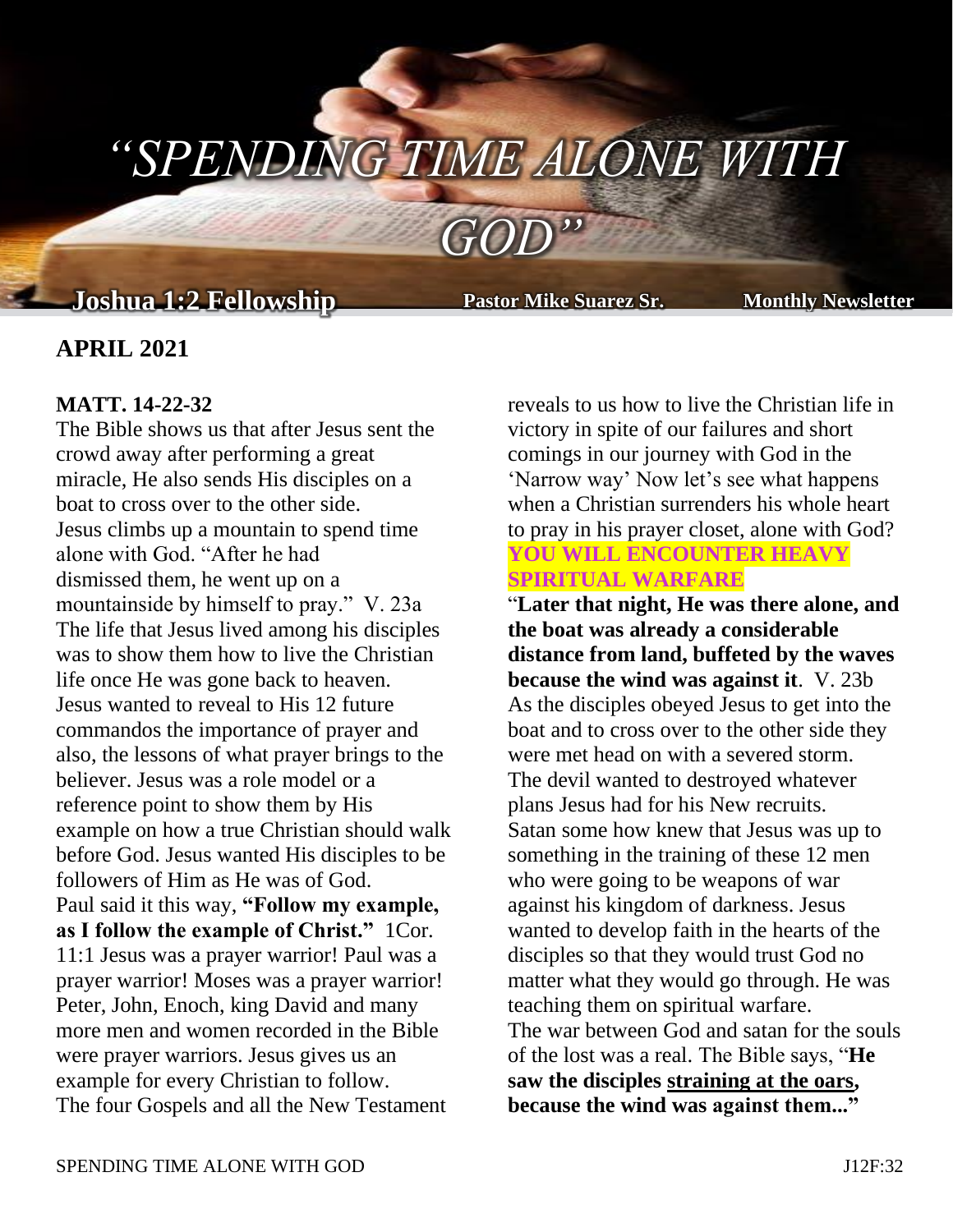Mark 6:45a. God sees us also in our daily battles with satan, **'straining at the oars'**, but he allows us to engage in spiritual warfare because He is training us to do battle. God tested Job when he allows satan to attack severely. Job 1:2, Job 2: 6 Job prayed and trusted God no matter what. (Job 1:5) When you are being attacked by the devil, God wants to see what you are going to do. Are you going to run? Quit? Or are you to going to trust God and fight. The fighting is done in your prayer closet praying to Almighty God. There God will give you all you need to be victorious. Jesus was testing His disciples in the importance of prayer and spiritual warfare. He went to the mountain top to pray to God and they were '**straining at the oars**, because the wind was against them…" v. 45 What happens when a Christian surrenders his whole heart to pray in his prayer closet, alone with God.

## **JESUS WILL REVEAL HIMSELF TO YOU IN A NEW WAY**



"Shortly before dawn Jesus went out to them, walking on the lake. **When the disciples saw him walking on the lake, they were terrified. "It's a ghost**," they said, and cried out in fear." Matt. 14:25-26 The disciples had seen Jesus consistently praying by himself on the mountain, they had seen and experience the miracles, lepers being healed, dead being raised to life; the eyes of the blind being opened and multitudes being fed with only a few fishes and loaves of bread.They were probably thinking they had already seen it all in what Jesus was able to do. They did not quite understand the mysteries and power that God wanted for them to experience so that one day they could also demonstrate that power and anointing in taking the Gospel to all the world. God has no limit in what He can do! He is able to do extra supernatural miracles and wonders if we can believe and trust Him and His word. Jesus wanted to take His disciples into another level in their spiritual walk with Him. But when Jesus revealed Himself to them in a different way, (walking on water), they were afraid and terrified because they could not believe they could also walk in that manner. **In the supernatural!** God says that there is nothing too difficult or impossible for Him. "Ah, Sovereign LORD, you have made the heavens and the earth by your great power and outstretched arm. Nothing is too hard for you." Jer. 32:17 Jesus replied, "What is impossible with man is possible with God." Lk. 18:27

The time came for the disciples to be tested again because Jesus wanted to take them to the next level. Jesus wanted to enlarge their [This Photo](http://www.torchofthefaith.com/news.php?extend.245) by Unknown Author is licensed under [CC BY-SA-NC](https://creativecommons.org/licenses/by-nc-sa/3.0/) hearts so that He could fill their cups with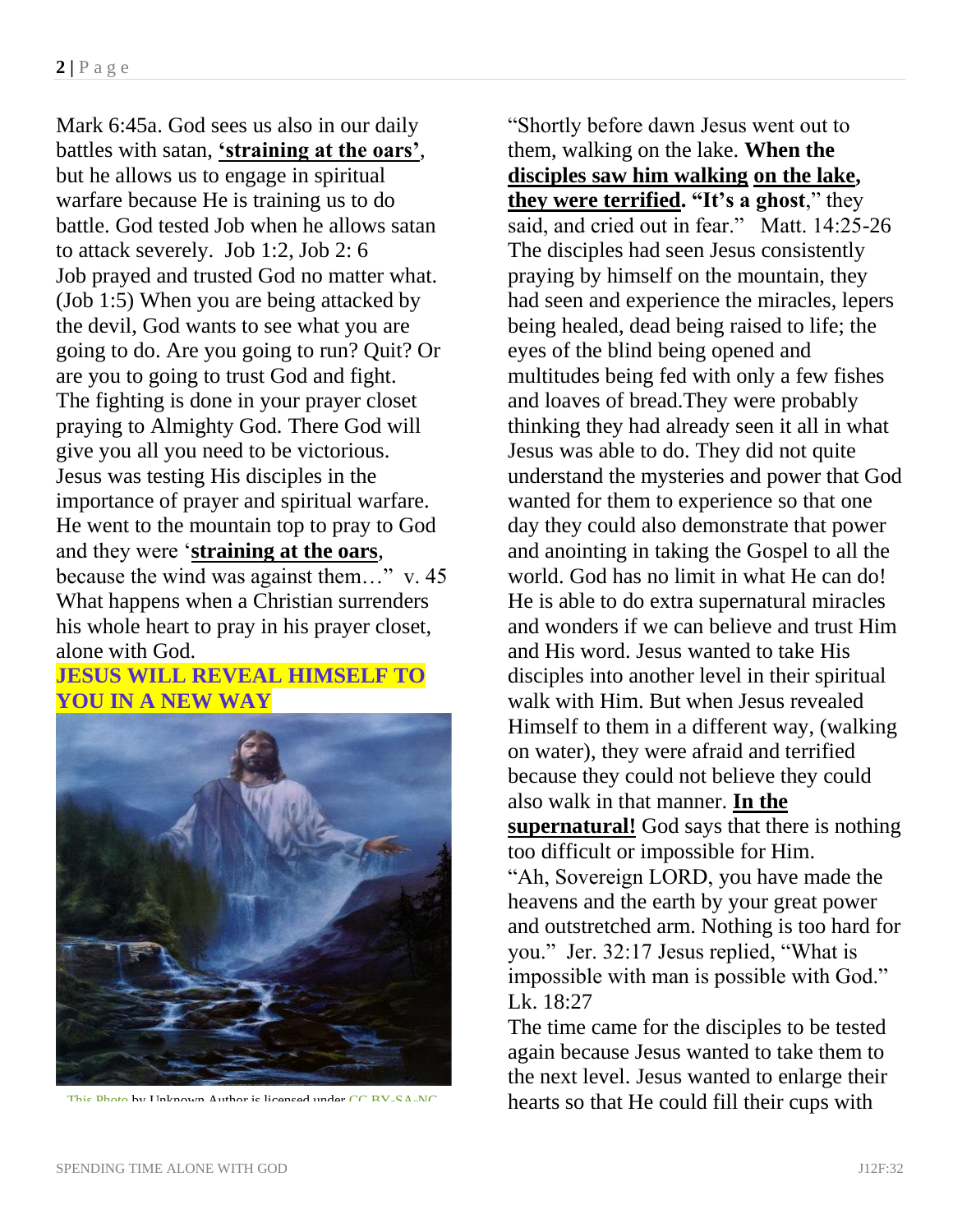more oil. They were going to see Jesus in a different realm which they did not understand. "And seeing them distressed in rowing, for the wind was contrary unto them, **about the fourth watch of the night He cometh unto them**, **walking on the sea;** and he would have passed by them." Mk. 6:48 Jesus is coming to the disciples in the heat of battle with satan. Not to rebuke the devil but to take them into another level in their walk with Him. Jesus walk in the midst of the fire with the three Hebrews as He was taking them into another level in their walk with God. Daniel 3:24-25 says, "Then Nebuchadnezzar the king was astonied, and rose up in haste, and spake, and said unto his counsellors, did not we cast three men bound into the midst of the fire? They answered and said unto the king, True, O king. He answered and said**, Lo, I see four men loose, walking in** t**he midst of the fire,** and they have no hurt; and **the form of the fourth is like the Son of God.** The disciples were afraid of when they saw Jesus walking on water and cry out, "**It's a ghost**". They did not recognize Him. Why did they cry out "it was ghost?" I think because they were in new territory with God. **They said, that's not Jesus**. It's the devil! It's a ghost! Mark 6:49-50 says, "but when they saw him walking on the lake, **they thought he was a ghost**. They cried out, because they all saw him and were terrified." Many Christians do the same whenever God wants to take them to another level. They say, it's a ghost! This cannot be God. **They put limits on God**. But Jesus immediately tells His trainees not to be afraid. "**Immediately** he spoke to them and said, "**Take courage! It is I.** Don't be afraid." Mark 6:50, "…**Immediately** he

spoke to them and said, "Take courage! It is I. **Don't be afraid."** When God wants to take you deeper with Him, don't be afraid. Trust Him and do not lean on your understanding. (Provers 3:5) "**Trust in the LORD with all your heart and lean not on your own understandin**g;' What happens when a Christians surrenders his whole heart to pray in his prayer closet, alone with God? **YOU WILL WALK WITH HOLY** 

**GHOST POWER**



[This Photo](http://www.discerninghearts.com/catholic-podcasts/novena-to-the-holy-spirit-day-8/) by Unknown Author is licensed unde[r CC BY-NC-ND](https://creativecommons.org/licenses/by-nc-nd/3.0/)

"**Lord, if it's you," Peter replied, "tell me to come to you on the water."** When Peter saw that it was not a Ghost, he asked Jesus to command him to walk in water. Peter wanted to go to the next level with God. He wanted more of the power and anointing of God. Peter somehow understood that Jesus could command him to walk on water. He said, "Lord, if it is You, **command me** to come to You on the water." V. 28 NASB Peter was hungry for more of Jesus in spite of all his flaws.Jesus answers his prayer and Peter by faith walks on water. He is experiencing the next level in the supernatural just like the three Hebrews, Elijah, Elisha, Moses, Joshua and many others as recorded in the Bible. God also wants us today to go to the next level which